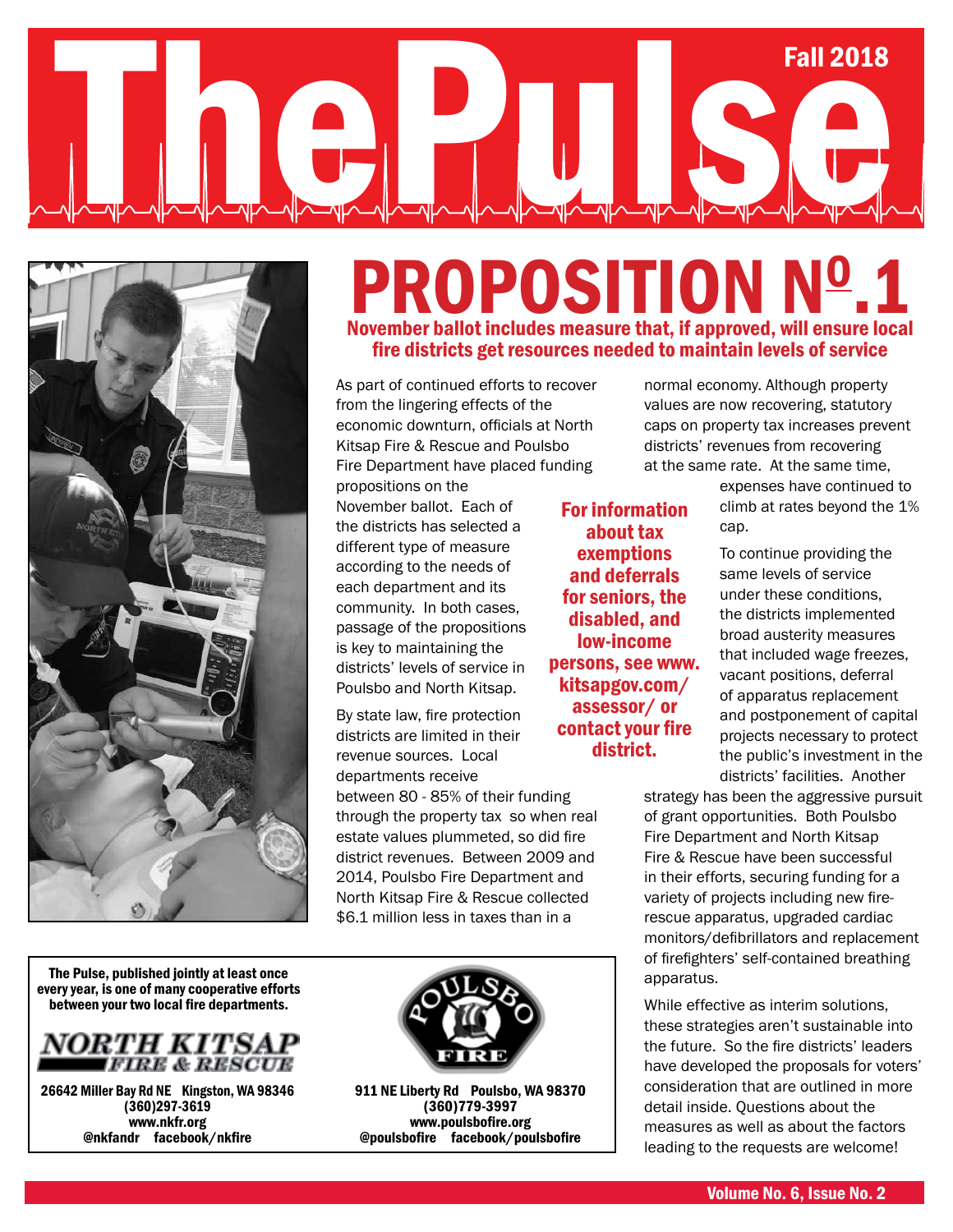## Poulsbo Fire Department

PROPOSITION NO. 1<br>Inty Fire Protection District<br>Poulsbo Fire Department **PROPOSITION NO. 1**<br>Kitsap County Fire Protection District No. 18/<br>Poulsbo Fire Department<br>Levy Lid Lift for Fire Regular Property Tax Levy Lid Lift for Fire Protection and Emergency Medical Services The Board of Commissioners of Kitsap County Fire Protection District No. 18 (Poulsbo Fire Department) adopted Resolution No. 18-05 proposing an increase in the fire district's regular property tax levy. To fund fire protection and emergency medical services for six years, this proposition would authorize a levy rate of

\$1.50 per \$1,000.00 of assessed valuation for collection in 2019 and set the limit factor for each of the following five years at 100% plus the annual percentage change in the Consumer Price Index (as described in the Resolution), or 1%, whichever is greater. The final year's levy dollar<br>amount would be used to compute limitations for<br>subsequent levies. Index (as described: The final year of the unitations for<br>whichever is greater. The final year of unitations for<br>amount would be used to compute limitations for

On this fall's ballot, Kitsap County Fire District #18/Poulsbo Fire Department is asking voters to restore the regular fire



levy to the previously-authorized rate of \$1.50 per \$1,000 of assessed property value (AV). With passage of this measure, future annual revenue increases will be limited to the consumer price index for the next six years. The fire levy is the department's primary source of funding and its restoration is necessary to maintain current levels of service in a manner that is sustainable.

### Learn More

Call: Poulsbo Fire at (360)779-3997

E-Mail: Fire Chief Jim Gillard at jgillard@poulsbofire.org

The approved levy rate of of \$1.50 per \$1,000 of AV has fallen to \$1.35 per \$1,000 of AV in 2018 and is projected to fall even further. This



is due to a state law that restricts annual tax revenue growth to 1%. As property values rise, the levy rate is reduced to fit within the 1% limitation. At the same time, costs continue to increase at rates well beyond 1% per year. This creates a sustainability issue when cost increases outpace funding despite continued efforts to improve efficiency and reduce expenditures.

This levy lid lift will help sustain the full staffing of three stations with at least nine firefighters ready to respond 24 hours a day. The measure will also help provide the resources to maintain on-going

training that ensures quality response to both fire and medical incidents.

Using 2018 values the median home in the fire district would see a fire levy increase of \$51.00 per year or \$4.25 per month. The actual increase will be affected by changes in home values. It is projected that the median home value will increase to \$402,864 in 2019 so that same median home may see

a fire levy increase of \$107 per year or \$8.91 per month.

### Quick Facts About Poulsbo Fire

Service Area: 54 square miles Population Served: 25,549 (2017 OFM Estimate) 2018 Operating Budget: \$8.3 million 2017 Total Calls: 3,941 2017 Medical Calls: 2,284 (58%) Support Employees: 6 Response Employees: 42 Volunteers: 16 Fire Insurance Rating: 4

### Level of Service

Seconds count in fire and medical emergencies. To get help to you and your family as quickly as possible, the fire districts make sure that there are at least 18 professional firefighter/

EMTs on-duty in the north-end's staffed fire stations every day (shown with solid red squares on the map at lower left) responding in reliable and well-maintained vehicles. These forces are augmented by well-trained volunteers. Unstaffed stations are shown with red outlined squares on the map. All of these components are also necessary to maintain continued favorable fire insurance rates.

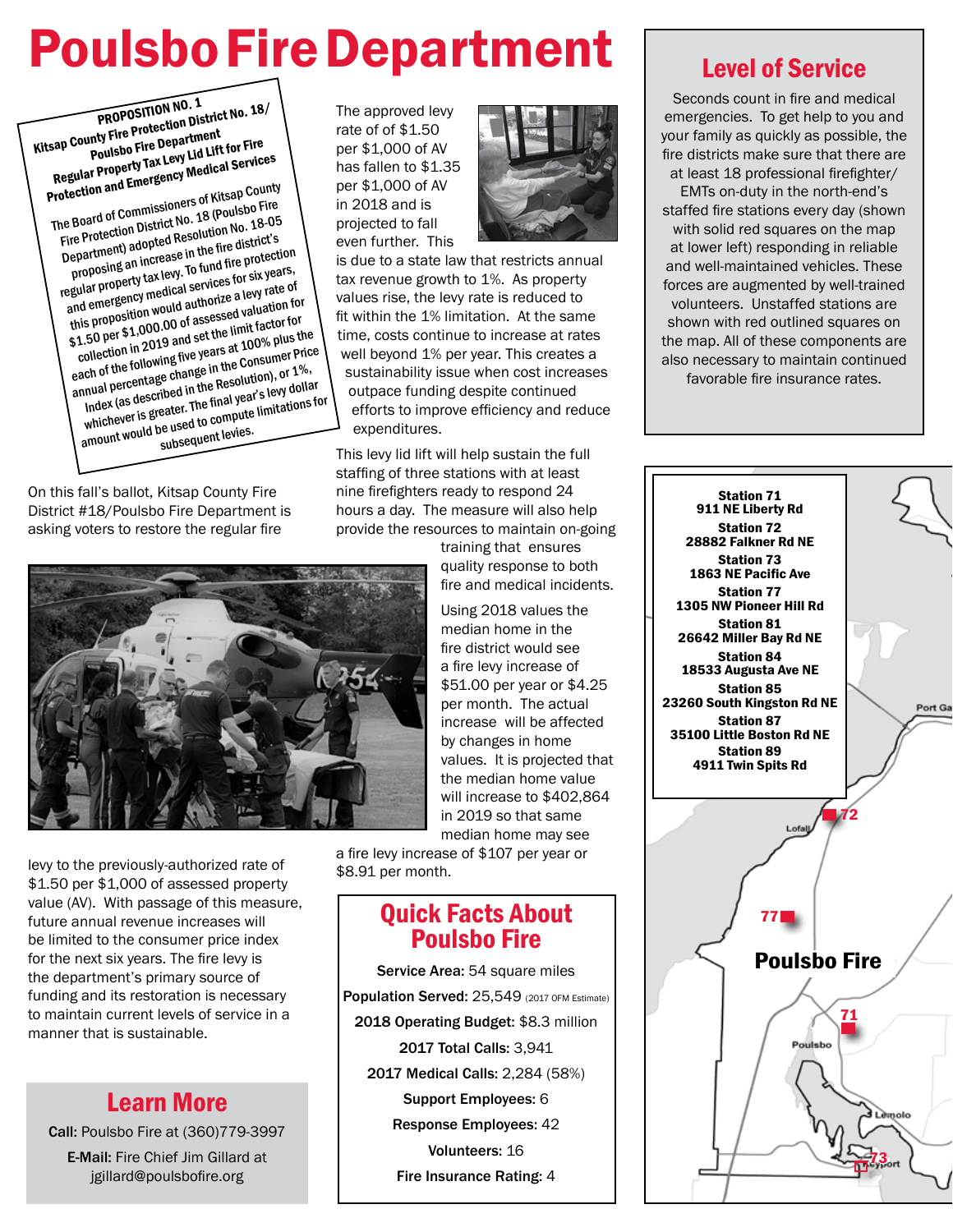North Kitsap Fire & Rescue's proposed maintenance and operations (M & O) levy would allow the district to collect an additional \$1.6 million in annual revenue for four years. The estimated 2019 tax rate would be about \$0.48 per \$1,000 of assessed property valuation. However, because two of the district's voter-approved measures are expiring and

increasing assessed valuations are causing other levy rates to fall, it's estimated that approval of the new M&O will result in a total fire tax rate for most of the district's property owners

that's about the same as the 2018 rate.

NKF&R's 1999 voter-approved bonds will be paid off at the end of 2018. Because the citizens served by the former Kitsap County Fire District #14 (Hansville/



### North Kitsap Fire & Rescue

Eglon) were not yet a part of NKF&R when the bonds were approved, properties there couldn't be levied for the bonds' repayment. The \$5.5 million issue funded construction and furnishing of the

Kingston headquarters and South Kingston satellite fire stations, a training tower and apparatus maintenance facility as well as the purchase of apparatus.

The district's 2014

voter-approved M&O levy also expires at the end of 2018. If approved, the proposed M&O levy rate will be the same on properties across the entire district (including on properties in Hansville, Cliffside and Eglon that previously couldn't be levied to repay the 1999 bond) but the effects on individual taxpayers will

vary with property location as well as with increases or decreases to each property's assessed valuation.

If this M & O levy is approved, it is projected that the owners of a median home (estimated to be \$402,864 in 2019) in Hansville/ Cliffside/Eglon will pay \$10.65 additional per month. The owners

of the same valued home in the rest of North Kitsap Fire & Rescue's service area will pay \$6.07 additional per month.

Interested parties are encouraged to

### Quick Facts About NKF&R

Service Area: 46 square miles Population Served: 19,935 (2017 OFM Estimate-) 2018 Operating Budget: \$6.9 million 2017 Total Calls: 3,052 2017 Medical Calls: 1,953 (64%) Support Employees: 7 Response Employees: 37 Volunteers: 18 Fire Insurance Rating: 5

PROPOSITION NO. 1 North Kitsap Fire & Rescue Four Year Excess Levy for Maintenance and Operations

The Board of North Kitsap Fire & Rescue adopted Resolution 2018-06, concerning a proposition to dequately finance maintenance and operation costs. This proposition provides for the support of fire protection and emergency medical services, facilities, maintenance, staffing and operations by authorizing the District to levy excess taxes in the amount of \$1,619,592 per year for four consecutive years beginning in 2018 to be collected in each year following at an approximate levy rate of \$0.480361 per thousand of assessed valuation (the actual rate will be based on assessed values).

contact the district for information on impacts to their specific tax bill.



The majority of Proposition 1's funding will be applied toward \$3.9 million in capital projects that the district was forced to defer in an effort to maintain levels of service during the recession and its aftermath. Three ambulances, one water tender truck, one fire engine, several support vehicles and a long list of smaller capital items

are all slated for replacement over four years. Also planned are maintenance and improvements on the district's five fire stations, including HVAC and roof replacements as well as some remodeling that will increase available work and storage spaces in existing facilities. The remaining \$2.6 million (or \$650,000 per year for four years) will replace the funding that has been provided by the expiring maintenance and operations levy, ensuring that the district can continue its current levels of service.

### Learn More

Call NKF&R at (360)297-3619

E-Mail to Fire Chief Dan Smith at smith@nkfr.org